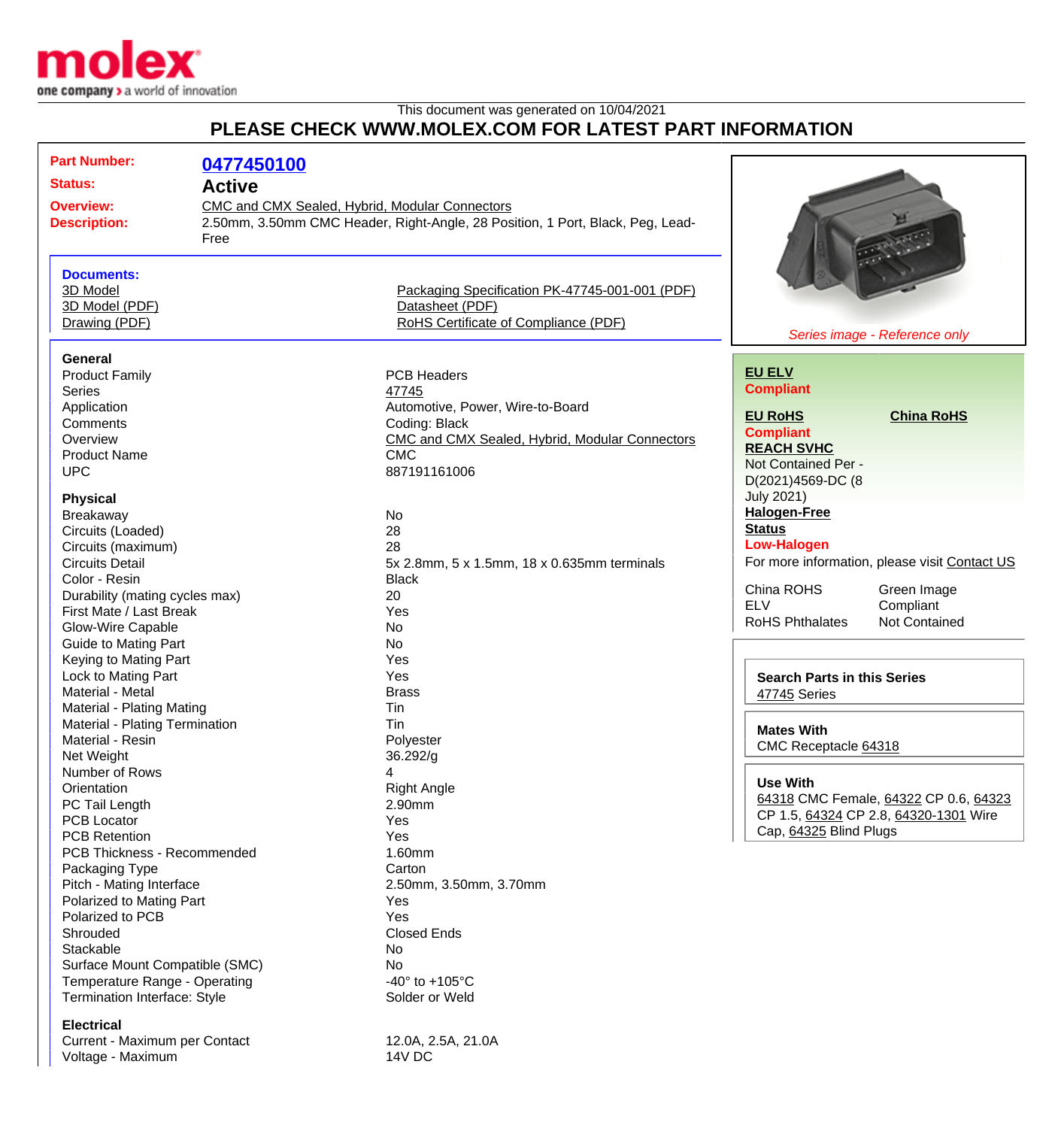| <b>Solder Process Data</b>                     |             |
|------------------------------------------------|-------------|
| Duration at Max. Process Temperature (seconds) | 010         |
| Lead-freeProcess Capability                    | <b>WAVE</b> |
| Max. Cycles at Max. Process Temperature        | 001         |
| Process Temperature max. C                     | 260         |
|                                                |             |

## **Material Info**

| <b>Reference - Drawing Numbers</b> |                  |  |  |  |
|------------------------------------|------------------|--|--|--|
| Packaging Specification            | PK-47745-001-001 |  |  |  |
| Sales Drawing                      | SD-47745-100-001 |  |  |  |

## This document was generated on 10/04/2021 **PLEASE CHECK WWW.MOLEX.COM FOR LATEST PART INFORMATION**